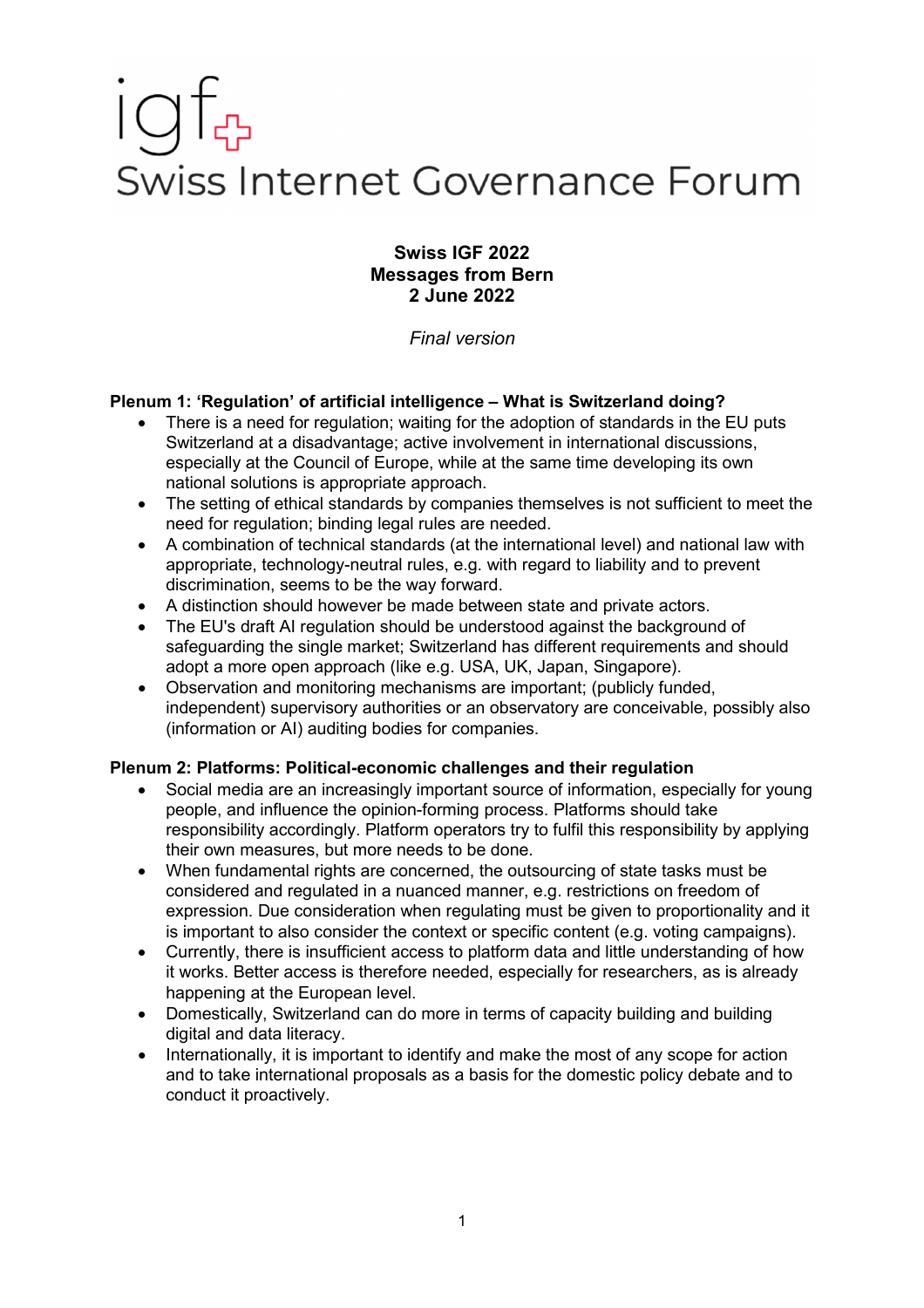# Swiss Internet Governance Forum

## **Plenum 3: Data-based society and political sovereignty**

- The digital world has produced a high degree of interdependence and interconnectedness in which it is difficult to insist on classical sovereignty or autonomy. Various trade-offs have to be weighed up, e.g. efficiency through centralisation vs. security through decentralisation.
- Data provides enormous potential in various areas of society and the economy, such as health, mobility, energy, education, etc. Experiences with search engines, hotel booking platforms, etc. show that data-based platforms offer an efficient way to satisfy individual needs.
- Platforms will become established in further areas. Due to economies of scale, a tendency towards monopolies is likely. Platforms can become systemically relevant and displace the traditional players in the sectors. The question arises as to how democratic control can be achieved.
- Data use requires trust, which is currently lacking. Prototypes could be used to create trust on a small scale and then scale up the dataspaces. In addition, a new culture of cooperation across administrative silos and among competing companies is needed to agree a set of rules.
- With the Data Governance Act, the EU has adopted a regulation for trusted data spaces. Switzerland must not miss the boat. A report by OFCOM and the FDFA therefore envisages, among other things, a code of conduct for dataspace operators.

## **Workshop 1: Digitalisation and sustainability - opportunities and risks**

- On the one hand, digitalisation helps to achieve large energy efficiency potentials. However, because energy demand is continually growing, there is a risk that rebound effects (increased demand) will wipe out the gains derived from efficiency improvements.
- A large proportion of the emissions caused by Switzerland are generated abroad. In order to measure the actual impact of the digital world (production, use and disposal of infrastructure, devices, etc.) on the environment and to be able to address our international responsibilities, we need a solid data basis and transparency over the entire life cycle.
- Collaborations between the private sector, civil society and the state are key, whereby Switzerland, with its experience with complex governance models, can lead the way as a model.
- Even with an incomplete data basis, sustainability by design and a more sufficient use of energy can be propagated.

## **Workshop 2: Cybersecurity and cyber competence**

- Cybersecurity is not a state, but a process. A high level of cybersecurity is the basis for successful digital transformation.
- Cybersecurity needs human and financial resources. There is a need for skilled staff (from interns to CEOs) who are not only technically trained but also generally aware of cybersecurity. There is a need to invest in the training and integration of young professionals to reduce the skills gap.